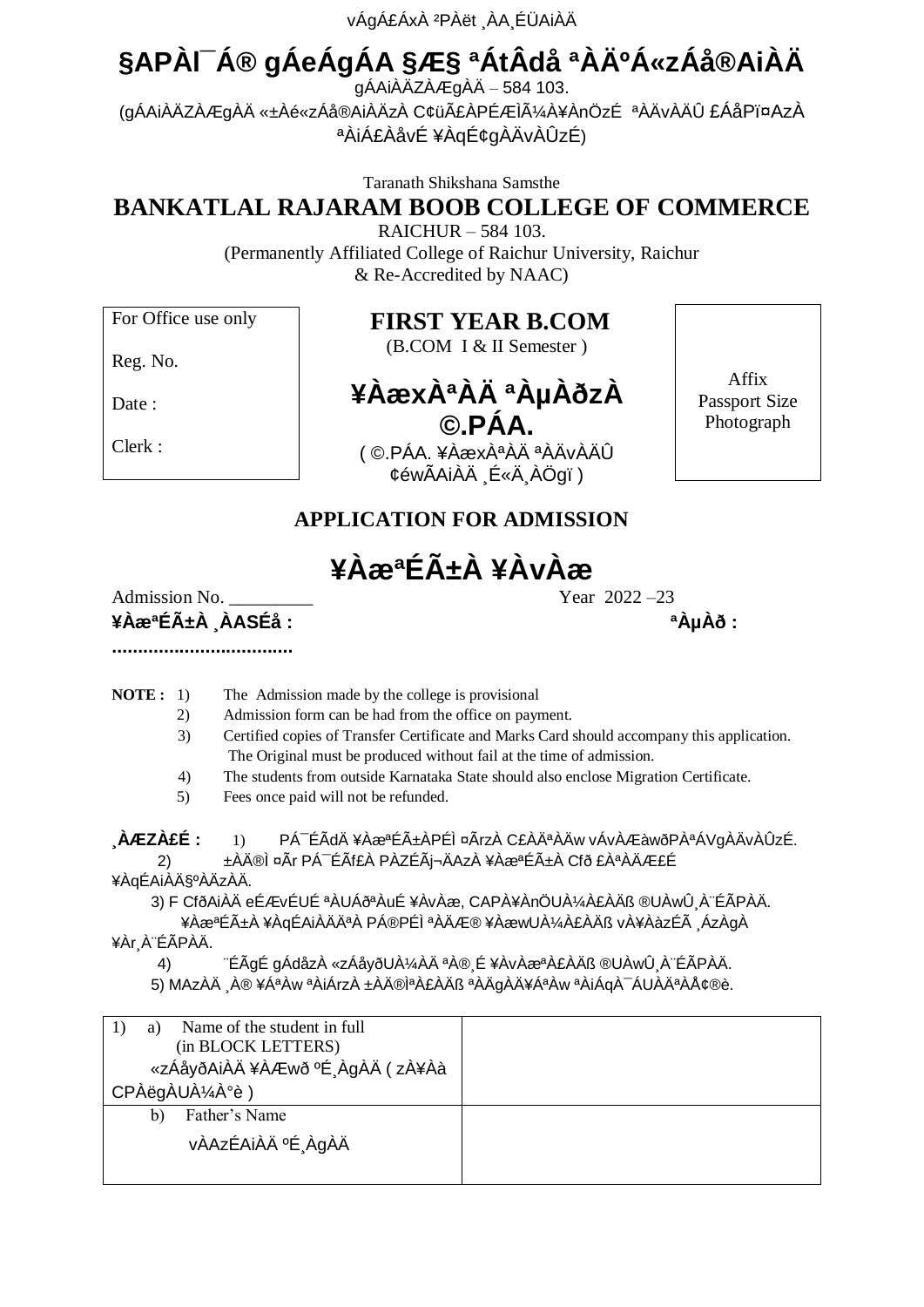### C) Mother's Name vÁ¬ÄAiÀÄ ºÉ¸ÀgÀÄ

| Place and Date of Birth<br>2)                   |                      |
|-------------------------------------------------|----------------------|
| <b>°ÀÄnÖzÀ ¸ÀܼÀ ªÀÄvÀÄÛ ¢£ÁAPÀ</b>              |                      |
| 3)<br>Caste, Sub-caste & Category<br>a)         |                      |
| eÁw, G¥ÀeÁw ªÀÄvÀÄÛ                             |                      |
| ¥ÀæªÀUÀð                                        |                      |
|                                                 |                      |
| Nationality of the student<br>b)                |                      |
| «zÁåyðAiÀÄ gÁ¶ÖçÃAiÀÄvÉ                         |                      |
|                                                 |                      |
| Whether Kannadiga by birth or Domicile?<br>4)   |                      |
| ºÀÄnÖ¤AzÀ PÀ£ÀßrUÀ£Éà CxÀªÁ                     |                      |
| ªÁ¸À¢AzÀ <sup>-</sup> ÉÃ?                       |                      |
|                                                 |                      |
|                                                 |                      |
| 5)<br>District and Taluk to which the applicant |                      |
| belongs                                         |                      |
| CfðzÁgÀgÀ vÁ®ÆPÀÄ ªÀÄvÀÄÛ f Éè                  |                      |
|                                                 |                      |
| <b>Local Address</b><br>6)<br>a)                |                      |
| ÀܽÃAiÀÄ «¼Á À                                   |                      |
|                                                 |                      |
| <b>Permanent Address</b><br>b)                  |                      |
| ±Á±ÀévÀ «¼Á¸À                                   |                      |
| With PIN code                                   | Mobile:<br>Email Id: |
|                                                 | Aadhar card No:      |
| Name Address & Occupation of Parent or<br>7)    |                      |
| Guardian (if Parent is not alive) and Annual    |                      |
| Income                                          |                      |
| vÀAzÉ ºÉ¸ÀgÀÄ, GzÉÆåÃUÀ ªÁ¶ðPÀ                  |                      |
| DzÁAiÀÄ ªÀÄvÀÄÛ                                 |                      |
| «¼Á À (vÀAzÉ §zÀÄQgÀ¢zÀÝgÉ                      | Mobile:              |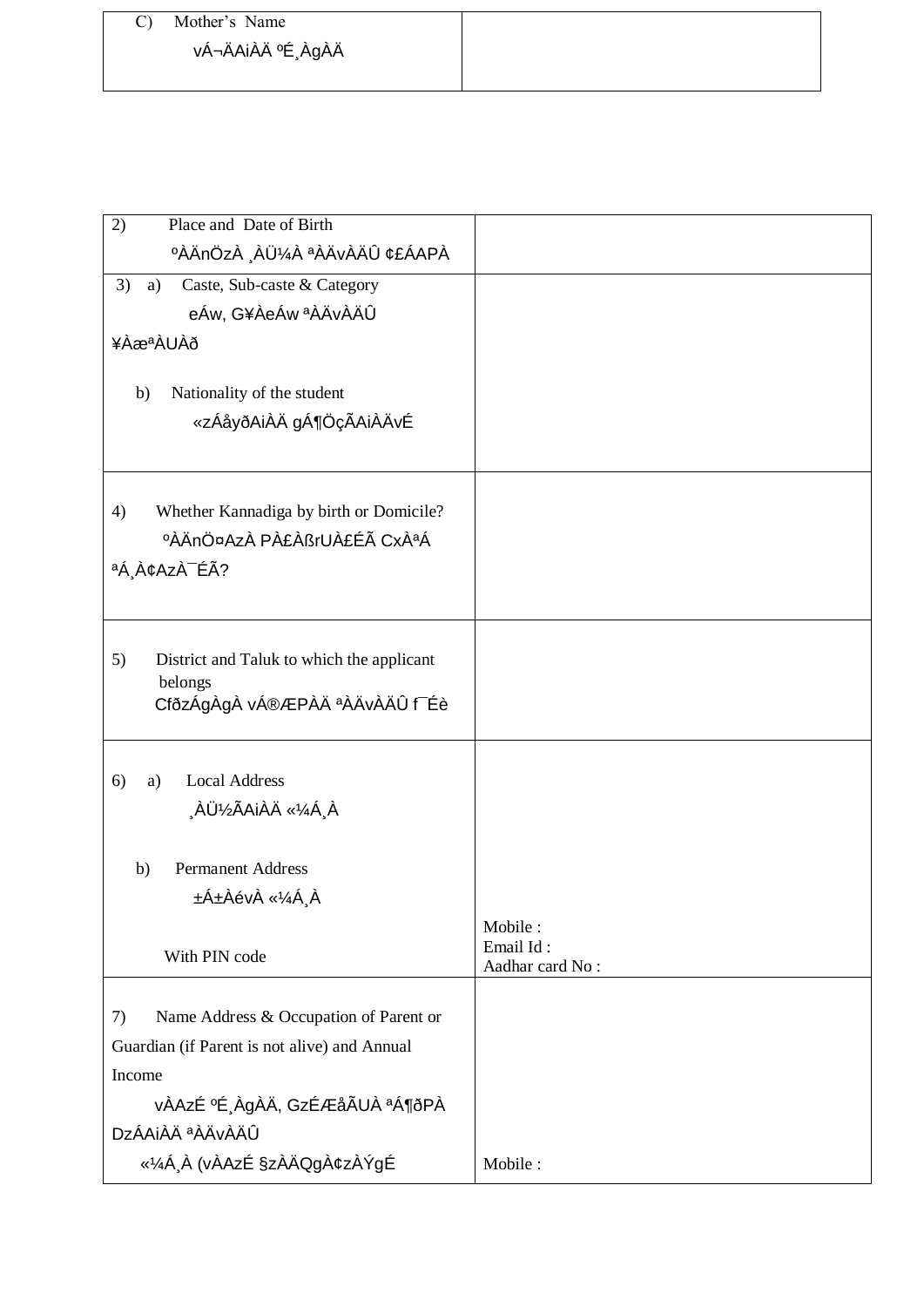| ¥Á®PÀgÀ ºÉ ÀgÀÄ<br>«¼Á À) DzÁAiÀÄ ªÀÄvÀÄÛ<br>CfðzÁgÀ¤VgÀĪÀ ÀA§AzsÀ<br>w½ À ÉÃPÀÄ.                                                                              |  |
|----------------------------------------------------------------------------------------------------------------------------------------------------------------|--|
| 8)<br>Institution last attended with date & year of<br>Admission and leaving<br>C¨sÁå À ªÀiÁrzÀ PÉÆ£ÉAiÀÄ<br>ÀA ÉÜAiÀÄ ºÉ ÀgÀÄ ÉÃjzÀ<br>AÄVAÄÛ ©IÖ ¢£ÁAPÀ A»vÀ |  |

| 9)<br><b>Examination Passed</b><br>¥ÀjÃPÉë ¥Á¸ÀÄ ªÀiÁrzÀ<br>«ªÀgÀUÀ¼ÀÄ<br>a)<br><b>First Appearance</b><br>ªÉÆzÀ® ¸ÀgÀ¢<br>Subsequent appearance, if any<br>b)<br>£ÀAvÀgÀzÀ ¸ÀgÀ¢UÀ¼ÀÄ<br>MAzÀÄ ªÉÃ¼É EzÀÝgÉ | Month & Year Reg. No. Result with Class<br>j.£ÀA. ±ÉæÃt À»vÀ ¥sÀ°vÁA±À<br><sup>a</sup> ÀµÀð                                                                                                                                                                                    |
|--------------------------------------------------------------------------------------------------------------------------------------------------------------------------------------------------------------|--------------------------------------------------------------------------------------------------------------------------------------------------------------------------------------------------------------------------------------------------------------------------------|
| 10)<br>Subjects to be offered for Study<br>C¨sÁå¸ÀPÉÌ DAiÀÄÄÝPÉÆ¼ÀÄîªÀ<br>«µÀAiÀÄUÀ¼ÁÄ                                                                                                                       | <b>First Semester</b><br>Language:<br>1.1 Basic Kannada (or) Basic Hindi<br>1.2 Basic English<br><b>Core Subjects:</b><br>1.3 Financial Accounting<br>1.4 Management Prin.& Appln.<br>1.5 Principles of Marketing<br>1.6 Digital Fluency<br>1.7 Pre-reforms Indian Economy(OE) |
| Medium of Instruction taken at the lower<br>11)<br>Examination<br>»A¢£À vÀgÀUÀwAiÀİè<br>vÉUÉzÀÄPÉÆAqÀ <sup>2</sup> PÀët ªÀiÁzsÀåªÀÄ                                                                          |                                                                                                                                                                                                                                                                                |
| 12)<br>Whether the following Certificates are<br>Enclosed:<br>PɼÀUÉ ÀÆa1zÀ ªÀÄÆ® ¥ÀæªÀiÁt<br>¥ÀvÀæUÀ¼À£ÀÄß<br>®UÀwÛ <sup>1a</sup> ÉAiÉÄÃ?<br>a AUÁða AuÉ<br>1) Transfer Certificate                          |                                                                                                                                                                                                                                                                                |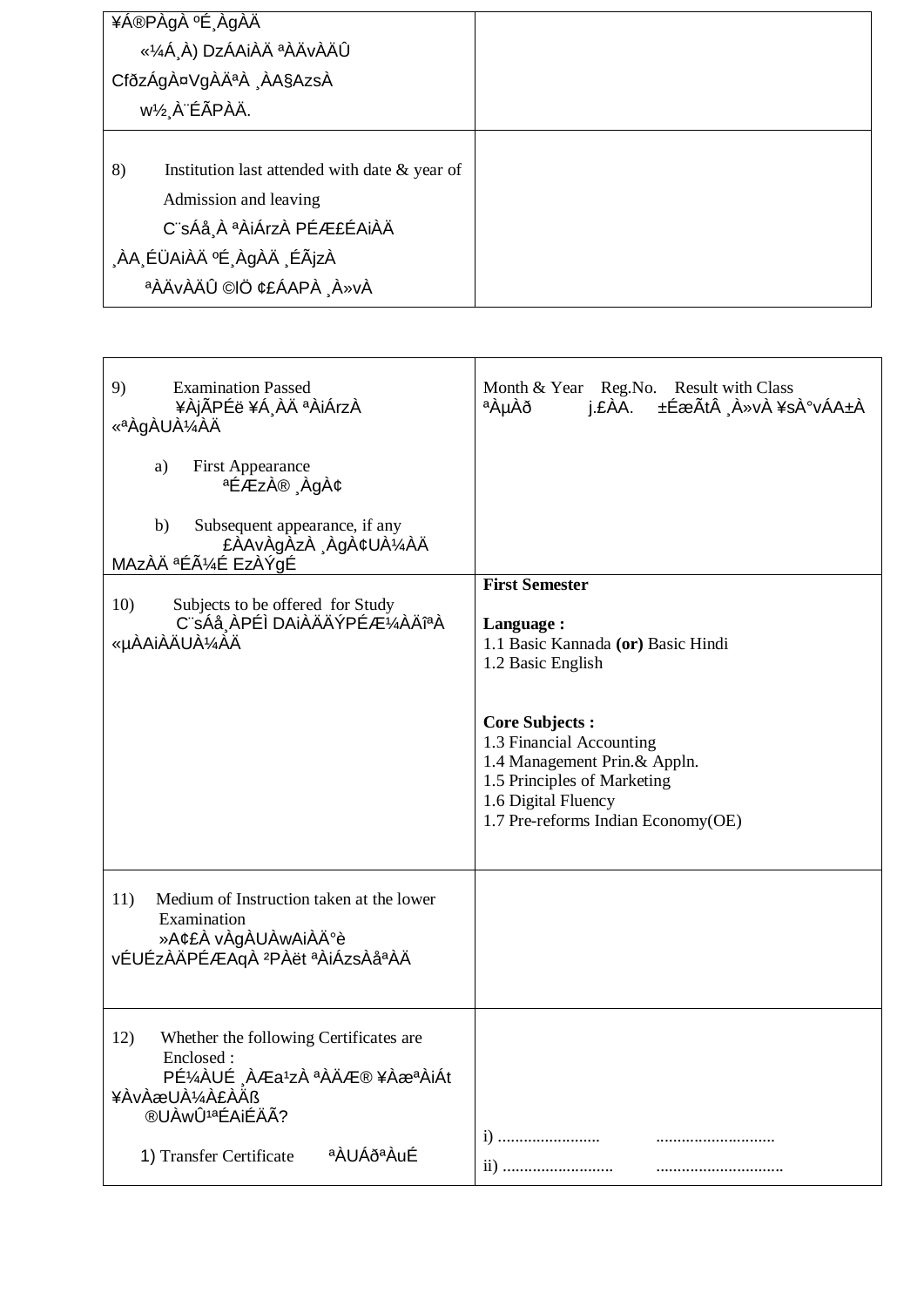| ¥AvAæ                                         |             | 111 |  |
|-----------------------------------------------|-------------|-----|--|
| 2) Marks Card                                 | CAPA¥ÀnÖ    |     |  |
| 3) Migration Certificate                      | ªÀ® É ¥ÀvÀæ |     |  |
| (In case of students from other Universities) |             |     |  |
| (¨ÉÃgÉ «±Àé«zÁå®AiÀÄzÀ                        |             |     |  |
| «zÁåyðUÀ¼ÁVzÀÝgÉ)                             |             |     |  |

| Application Form fees Receipt No.<br>13)                  | Receipt No: |         |
|-----------------------------------------------------------|-------------|---------|
| And Date<br>Cfð £ÀªÀÄÆ£É ±ÀÄ®Ì gÀ <sup>2</sup> â<br>AASÉå | Date        |         |
| aÀÄvÀÄÛ ¢£ÁAPÀ                                            | Amount      | $:$ Rs. |
|                                                           |             |         |

I Promise to abide by the Rules, Regulations and orders of the Authorities and Officers.

 Employees should produce a certificate permitting them to seek the admission from the concerned authorities.

 **I hereby agree to undergo the N.C.C. Training/Physical Culture Training/National Service Scheme and Participate in extracurricular activities prescribed by the University & College during the period of my Study in the College.** 

 **£Á£ÀÄ «±Àé«zÁå®AiÀÄzÀ ¤AiÀĪÀiÁªÀ½UÉ §zÀÞ£ÁVgÀĪɣÀ®èzÉ CzÀgÀ C¢üPÁjUÀ¼À DzÉñÀªÀ£ÀÄß ¥Á°¸ÀĪɣÉAzÀÄ ªÀZÀ£À PÉÆqÀÄvÉÛãÉ.**  ¥ÀæªÉñÀ ¥ÀqÉAiÀİaÒ¸ÀĪÀ £ËPÀgÀgÀÄ vÀªÀÄä ªÉÄÃ<sup>-</sup>Á¢üPÁjUÀ¼À C£ÀĪÀÄw **¥ÀvÀæªÀ£ÀÄß ºÁdgÀÄ¥Àr¸À¨ÉÃPÀÄ.**

 **£Á£ÀÄ PÁ¯ÉÃf£À°è C¨sÁå¸À ªÀiÁqÀĪÀ CªÀ¢üAiÀÄ°è «±Àé«zÁå®AiÀÄ ºÁUÀÆ**  PÁ<sup>-</sup>ÉÃdÄ ¤UÀ¢¥Àr<sup>1</sup>zÀ J£ï.<sup>1</sup>.1./±ÁjÃjPÀ/J£ï.J¸ï.J.j. vÀgÀ¨ÉÃw ¥ÀqÉAiÀÄ®Ä £À£Àß **M¦àUÉ EgÀÄvÀÛzÉ ªÀÄvÀÄÛ PÁ¯ÉÃf£À EvÀgÉ ¸ÁA¸ÀÌøwPÀ ZÀlĪÀnPÉUÀ¼À°è ¨sÁUÀªÀ»¸À®Ä M¦àgÀÄvÉÛãÉ.** 

Place.......................................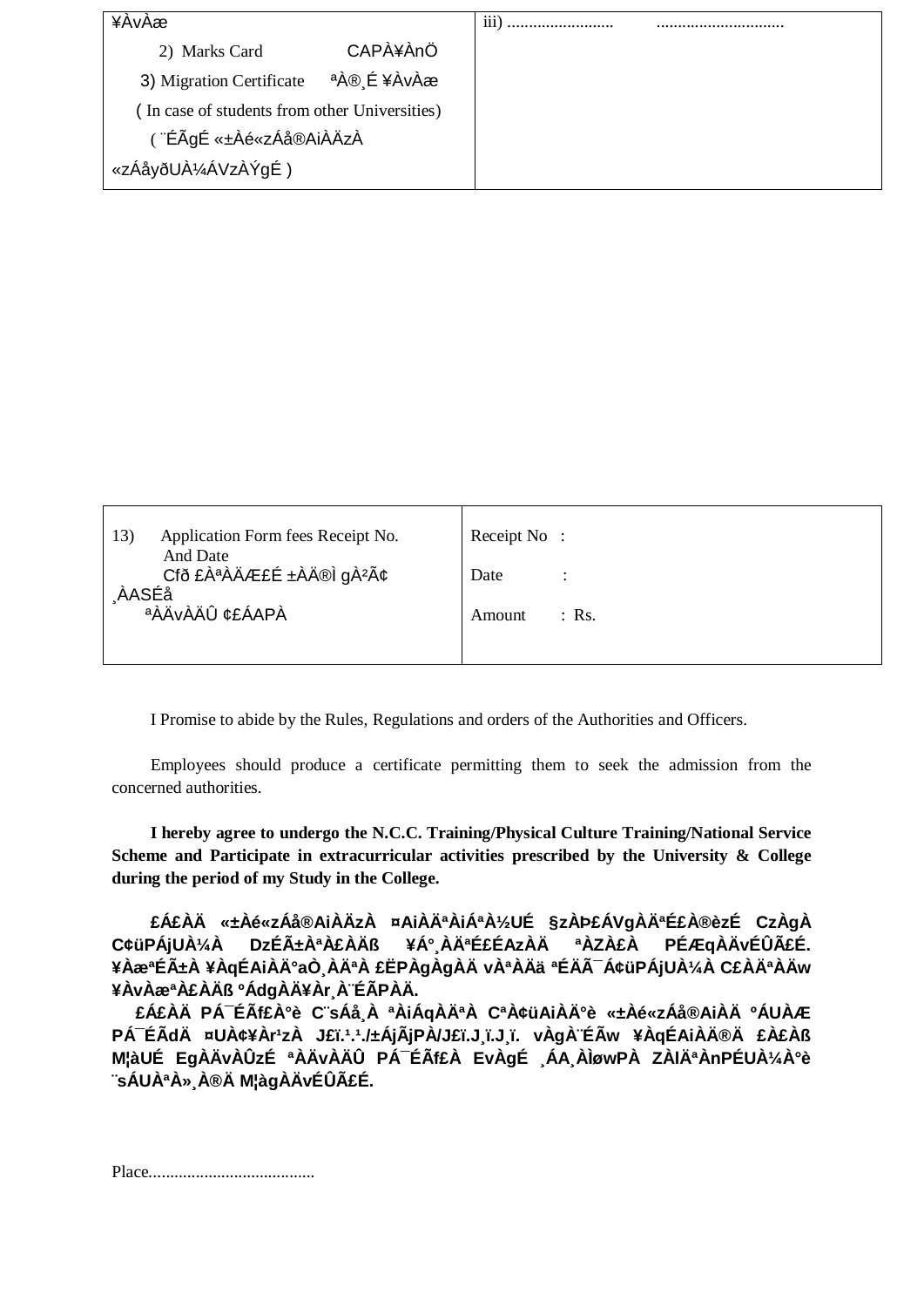$\mathbf{\hat{A}}\mathbf{\hat{U}}\mathbf{A}$  : Signature of the Student  **«zÁåyðAiÀÄ ¸À»**

| ¢£ÁAPÀ: |  |  |
|---------|--|--|

\_\_\_\_\_\_\_\_\_\_\_\_

 I agree to the applicant's admission and I shall be responsible for the payment of all his/her fees and charges. I shall also be responsible for good conduct and behaviour during the period of his/her college Career.

 **CfðzÁgÀ£ÀÄ/¼ÀÄ ¥ÀæªÉñÀ ¥ÀqÉAiÀÄ®Ä £À£Àß ¸ÀªÀÄäw¬ÄzÉ ªÀÄvÀÄÛ CªÀ£À/¼À ¸ÀA¥ÀÆtð ±ÀÄ®Ì ªÀÄwÛvÀgÀ ºÀtªÀ£ÀÄß ¤ÃqÀÄvÉÛãÉ. D®èzÉ PÁ¯ÉÃf£À°è CzsÀåAiÀÄ£À ªÀiÁqÀĪÀ PÁ¯ÁªÀ¢üAiÀİè CªÀ£À/¼À £ÀqÀvÉ ªÀÄvÀÄÛ ªÀvÀð£É GvÀÛªÀĪÁVgÀĪÀAvÉ £ÉÆÃrPÉÆ¼ÀÄîªÀÅzÀÄ £À£Àß ºÉÆuÉ.**

|          | Signature of the Father/Guardian |
|----------|----------------------------------|
| ¢£ÁAPÀ : | vÀAzÉ / ¥Á®PÀgÀ À»               |

# **OFFICE NOTE PÀbÉÃjAiÀÄ n¥ÀàtÂ**

Fees Paid Amount Rs. Date Receipt No. **¤ÃrzÀ ±ÀÄ®Ì ºÀtzÀ ªÉÆvÀÛ ¢£ÁAPÀ gÀ²Ã¢ ¸ÀASÉå**

Accountant

**¯ÉPÁÌ¢üPÁj**

 Admission is granted subject to the production of all certificates required as per rules and also the final approval of Raichur University, Raichur.

\_\_\_\_\_\_\_\_\_\_\_\_\_\_\_\_\_\_\_\_\_\_\_\_\_\_\_\_\_\_\_\_\_\_\_\_\_\_\_\_\_\_\_\_\_\_\_\_\_\_\_\_\_\_\_\_\_\_\_\_\_\_\_\_\_\_\_

 **gÁAiÀÄZÀÆgÀÄ «±Àé«zÁå®AiÀÄ, gÁAiÀÄZÀÆgÀÄ CAwªÀÄ M¦àUÉ ªÀÄvÀÄÛ ¸ÀA§AzsÀ¥ÀlÖ J®è ¥ÀæªÀiÁt ¥ÀvÀæUÀ¼À£ÀÄß ¸ÁzÀgÀ¥Àr¸ÀĪÀ PÀgÁj£À ªÉÄÃ¯É ¥ÀæªÉñÀªÀ£ÀÄß ¤ÃqÀ¯ÁVzÉ.**